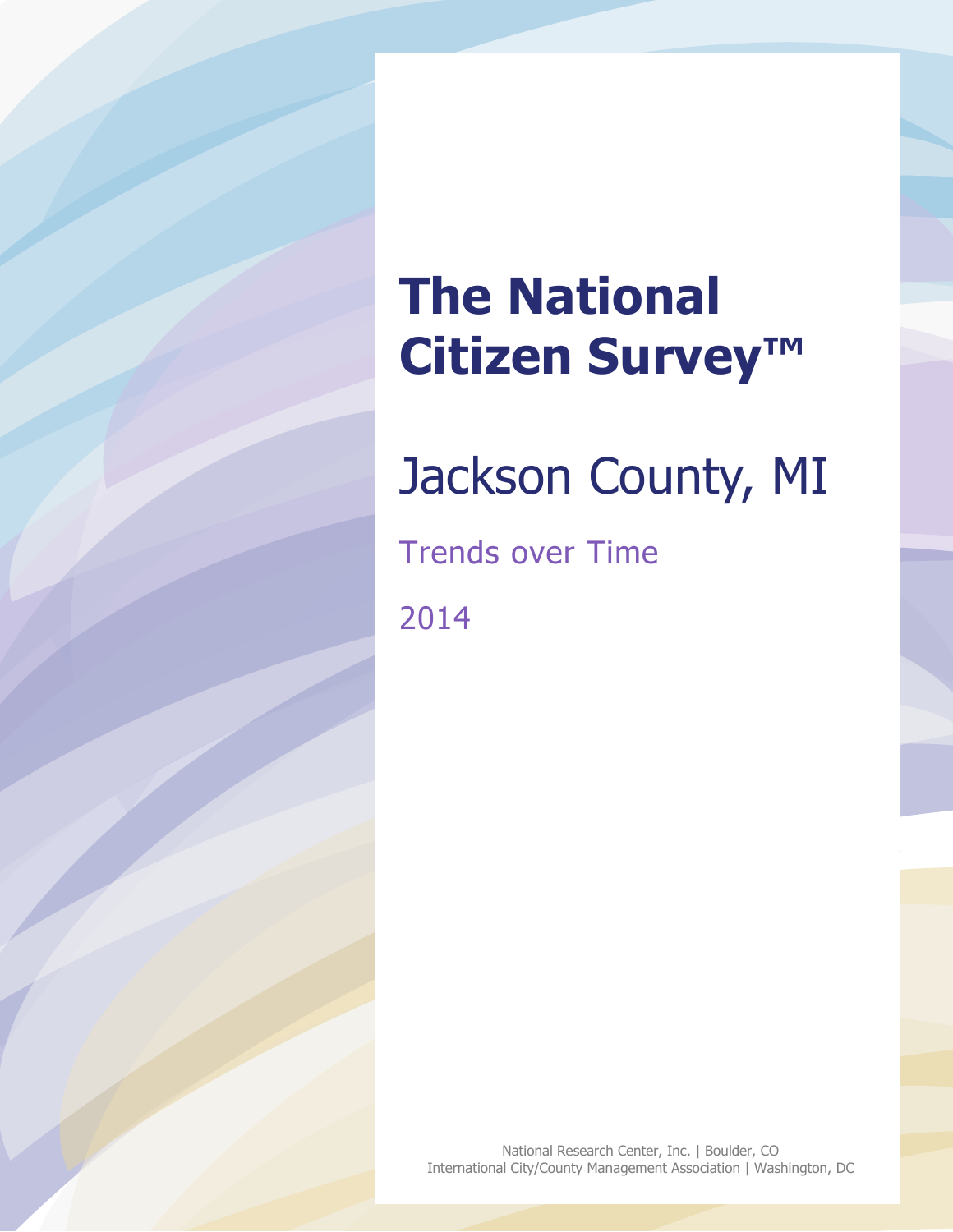## **Contents**

Summary [........................................................................................1](#page-2-0)

The National Citizen Survey™ © 2001-2014 National Research Center, Inc.

National Research Center, Inc. International City/County Management Association<br>2955 Valmont Road, Suite 300 777 North Capitol Street NE, Suite 500 Valmont Road, Suite 300 777 North Capitol Street NE, Suite 500 Boulder, CO 80301 Washington, DC 20002 Washington, DC 20002 www.n-r-c.com • 303-444-7863 www.icma.org • 202-289-ICMA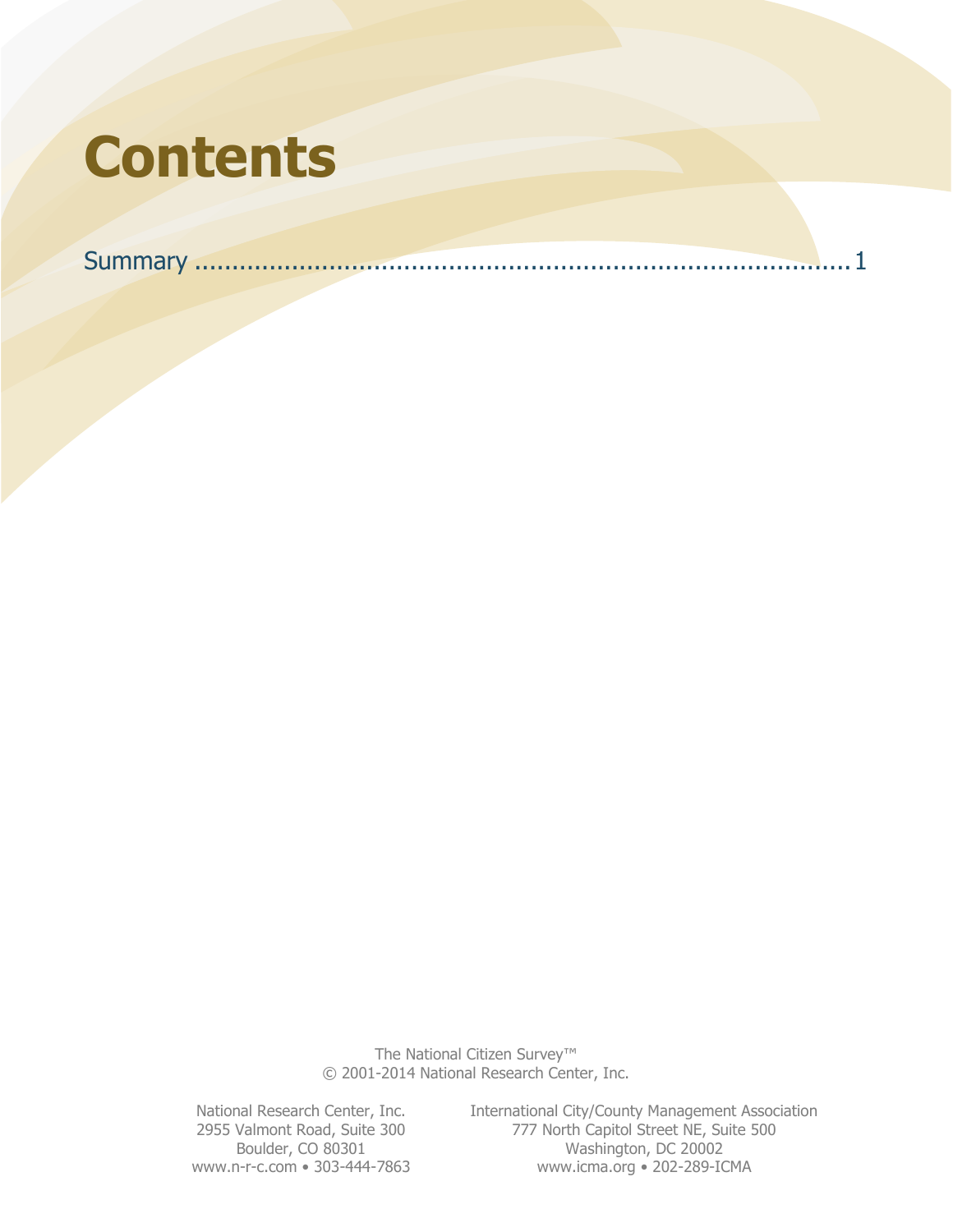# <span id="page-2-0"></span>**Summary**

The National Citizen Survey™ (The NCS) is a collaborative effort between National Research Center, Inc. (NRC) and the International City/County Management Association (ICMA). The survey and its administration are standardized to assure high quality research methods and directly comparable results across The NCS communities. The NCS captures residents' opinions within the three pillars of a community, Community Characteristics, Governance and Participation, across eight central facets of community, Safety, Mobility, Natural Environment, Built Environment, Economy, Recreation and Wellness, Education and Enrichment and Community Engagement. This report discusses trends over time, comparing the 2013 ratings for Jackson County to its previous survey results in 2009 and 2011. Additional reports and technical appendices are available under separate cover.

Trend data for Jackson County represent important comparison data and should be examined for improvements or declines. Deviations from stable trends over time, especially, represent opportunities for understanding how local policies, programs or public information may have affected residents' opinions.

Meaningful differences between survey years have been noted within the following tables as being "higher" or "lower" if the differences are greater than seven percentage points between the 2011 and 2013 surveys, otherwise the comparison between 2011 and 2013 are noted as being "similar." Additionally, benchmark comparisons for all survey years are presented for reference. Changes in the benchmark comparison over time can be impacted by various trends, including varying survey cycles for the individual communities that comprise the benchmarks, regional and national economic or other events, as well as emerging survey methodologies.

Overall, ratings trends in Jackson County for 2013 were mixed. Of the 90 items for which comparisons were available, 38 items were rated similarly in 2011 and 2013, 33 items showed a decrease in ratings and 19 showed an increase in ratings. Notable trends over time included the following:

- All but one of the General Community Characteristics remained stable or increased in 2013 when compared to 2011, including overall quality of life. Only Jackson County as a place to retire declined during this period.
- Overall, ratings in the area of Governance mostly remained stable or declined between 2011 and 2013. Of the 36 service items that were rated in both years, 17 did not change and 18 declined, particularly in the facets of Natural Environment, Built Environment and Recreation and Wellness. Ratings of the overall direction that Jackson County is taking improved.
- A majority of Participation measures had lower ratings in 2013 than in 2011, especially in the area of Community Engagement. In particular, fewer Jackson County residents reported recycling, using public libraries and visiting County Parks. Also, more said they had been the victim of a crime. Still a number of Participation measures improved; more County residents had voted, had plans to remain in Jackson County, would recommend living there and felt that the economy would have a positive impact on their income.
- In 2013, most Community Characteristics were either similar to ratings in 2011 or had improved. Improvements occurred in every area, particularly Natural Environment, Economy, Recreation and Wellness and Education and Enrichment. Specific areas of improvement included feelings of safety in neighborhoods, ease of travel by car, quality of the overall natural environment, cleanliness of Jackson County, employment opportunities, Jackson County as a place to work, the availability of health care and opportunities to attend cultural/arts/music activities.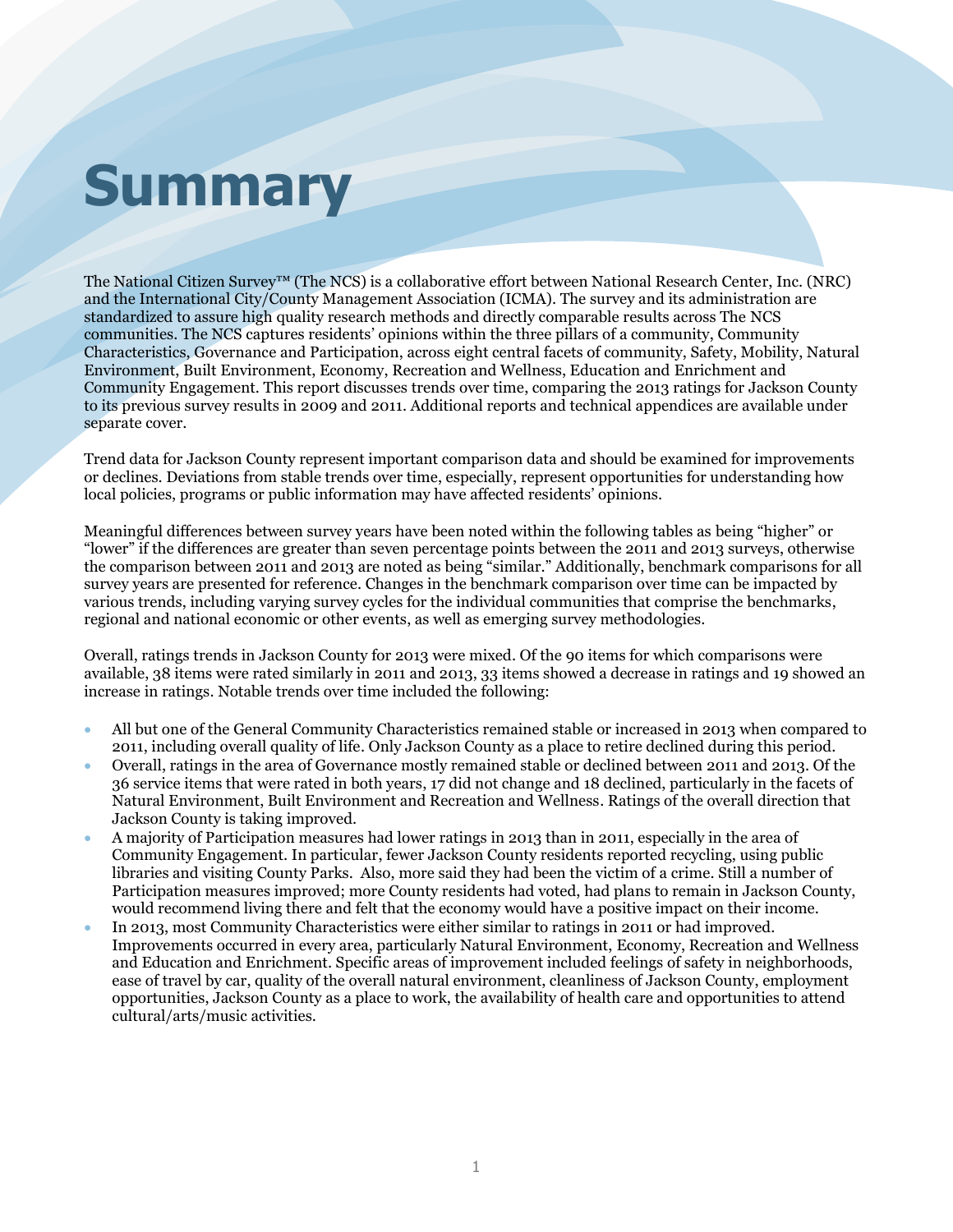#### Table 1: Community Characteristics General

|                         | Percent rating positively (e.g., excellent/good) |      |      | Comparison to benchmark |            |            |            |
|-------------------------|--------------------------------------------------|------|------|-------------------------|------------|------------|------------|
|                         | 2009                                             | 2011 | 2013 | 2013 compared to 2011   | 2009       | 2011       | 2013       |
| Overall quality of life | 48%                                              | 45%  | 50%  | Higher                  | Much lower | Much lower | Much lower |
| Overall image           | 27%                                              | 25%  | 23%  | Similar                 | Much lower | Much lower | Much lower |
| Place to live           | 58%                                              | 52%  | 59%  | Higher                  | Much lower | Much lower | Much lower |
| Neighborhood            | 75%                                              | 71%  | 79%  | Higher                  | Lower      | Much lower | Similar    |
| Place to raise children | 62%                                              | 51%  | 53%  | Similar                 | Much lower | Much lower | Much lower |
| Place to retire         | 36%                                              | 35%  | 31%  | Lower                   | Much lower | Much lower | Much lower |
| Overall appearance      | 40%                                              | 33%  | 37%  | <b>Similar</b>          | Much lower | Much lower | Much lower |

### Table 2: Community Characteristics by Facet

|                          |                                   | Percent rating positively (e.g., excellent/good,<br>very/somewhat safe) |           | 2013 compared | Comparison to benchmark |            |            |            |
|--------------------------|-----------------------------------|-------------------------------------------------------------------------|-----------|---------------|-------------------------|------------|------------|------------|
|                          |                                   | 2009                                                                    | 2011      | 2013          | to 2011                 | 2009       | 2011       | 2013       |
|                          | Overall feeling of safety         | <b>NA</b>                                                               | <b>NA</b> | 49%           | <b>NA</b>               | <b>NA</b>  | <b>NA</b>  | Much lower |
|                          | Safe in neighborhood              | 92%                                                                     | 84%       | 93%           | Higher                  | Similar    | Lower      | Similar    |
| Safety                   | Safe downtown/commercial area     | 77%                                                                     | 76%       | 79%           | Similar                 | Much lower | Much lower | Similar    |
|                          | Overall ease travel               | <b>NA</b>                                                               | <b>NA</b> | 68%           | <b>NA</b>               | <b>NA</b>  | <b>NA</b>  | Similar    |
|                          | Paths and walking trails          | 55%                                                                     | 56%       | 57%           | Similar                 | Lower      | Similar    | Similar    |
|                          | Ease of walking                   | 44%                                                                     | 49%       | 53%           | Similar                 | Much lower | Much lower | Similar    |
|                          | Travel by bicycle                 | <b>NA</b>                                                               | 49%       | 40%           | Lower                   | <b>NA</b>  | Similar    | Similar    |
|                          | Travel by public transportation   | 39%                                                                     | <b>NA</b> | 36%           | Similar                 | Lower      | <b>NA</b>  | Lower      |
|                          | Travel by car                     | 59%                                                                     | 59%       | 65%           | Higher                  | Similar    | Similar    | Similar    |
|                          | Public parking                    | <b>NA</b>                                                               | <b>NA</b> | 49%           | <b>NA</b>               | <b>NA</b>  | <b>NA</b>  | Similar    |
| Mobility                 | <b>Traffic flow</b>               | <b>NA</b>                                                               | 49%       | 49%           | Similar                 | <b>NA</b>  | Similar    | Similar    |
|                          | Overall natural environment       | 52%                                                                     | 55%       | 65%           | Higher                  | Much lower | Much lower | Similar    |
|                          | Cleanliness                       | 38%                                                                     | 31%       | 39%           | Higher                  | Much lower | Much lower | Much lower |
| Natural Environment      | Air quality                       | <b>NA</b>                                                               | 64%       | 66%           | Similar                 | <b>NA</b>  | Lower      | Similar    |
|                          | Overall built environment         | <b>NA</b>                                                               | <b>NA</b> | 37%           | <b>NA</b>               | <b>NA</b>  | <b>NA</b>  | Lower      |
|                          | New development in Jackson County | 15%                                                                     | 20%       | 22%           | Similar                 | Much lower | Much lower | Much lower |
|                          | Affordable quality housing        | <b>NA</b>                                                               | 39%       | 38%           | Similar                 | <b>NA</b>  | Similar    | Similar    |
|                          | Housing options                   | <b>NA</b>                                                               | 42%       | 41%           | Similar                 | <b>NA</b>  | Much lower | Lower      |
| <b>Built Environment</b> | Public places                     | <b>NA</b>                                                               | <b>NA</b> | 43%           | <b>NA</b>               | <b>NA</b>  | <b>NA</b>  | Lower      |
|                          | Overall economic health           | <b>NA</b>                                                               | <b>NA</b> | 13%           | <b>NA</b>               | <b>NA</b>  | <b>NA</b>  | Much lower |
|                          | Vibrant downtown/commercial area  | <b>NA</b>                                                               | <b>NA</b> | 19%           | <b>NA</b>               | <b>NA</b>  | <b>NA</b>  | Lower      |
|                          | Business and services             | 39%                                                                     | 38%       | 38%           | Similar                 | Much lower | Much lower | Lower      |
|                          | Cost of living                    | <b>NA</b>                                                               | <b>NA</b> | 40%           | <b>NA</b>               | <b>NA</b>  | <b>NA</b>  | Similar    |
|                          | Shopping opportunities            | 45%                                                                     | 43%       | 42%           | Similar                 | Similar    | Much lower | Similar    |
| Economy                  | <b>Employment opportunities</b>   | 7%                                                                      | 6%        | 12%           | Higher                  | Much lower | Much lower | Lower      |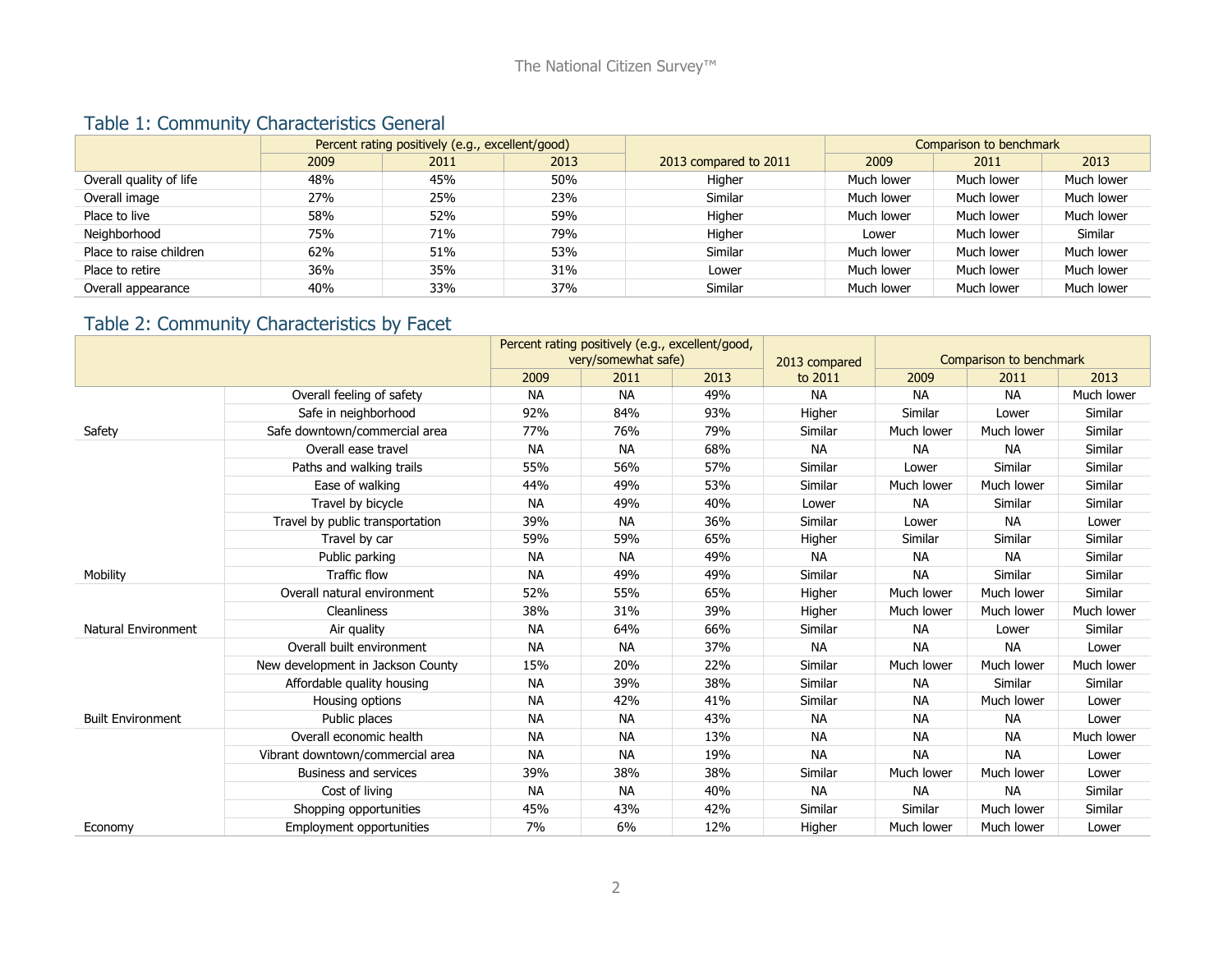|                |                                                      |           | Percent rating positively (e.g., excellent/good,<br>very/somewhat safe) |      | 2013 compared | Comparison to benchmark |            |            |
|----------------|------------------------------------------------------|-----------|-------------------------------------------------------------------------|------|---------------|-------------------------|------------|------------|
|                |                                                      | 2009      | 2011                                                                    | 2013 | to 2011       | 2009                    | 2011       | 2013       |
|                | Place to visit                                       | <b>NA</b> | <b>NA</b>                                                               | 32%  | <b>NA</b>     | <b>NA</b>               | <b>NA</b>  | Much lower |
|                | Place to work                                        | 26%       | 26%                                                                     | 37%  | Higher        | Much lower              | Much lower | Lower      |
|                | Health and wellness                                  | <b>NA</b> | <b>NA</b>                                                               | 51%  | <b>NA</b>     | <b>NA</b>               | <b>NA</b>  | Lower      |
|                | Mental health care                                   | <b>NA</b> | <b>NA</b>                                                               | 32%  | <b>NA</b>     | <b>NA</b>               | <b>NA</b>  | Lower      |
|                | Preventive health services                           | 45%       | 47%                                                                     | 52%  | Higher        | Much lower              | Much lower | Similar    |
|                | Health care                                          | 30%       | 40%                                                                     | 49%  | Higher        | Much lower              | Much lower | Similar    |
|                | Food                                                 | 55%       | 55%                                                                     | 51%  | Lower         | Lower                   | Lower      | Similar    |
| Recreation and | Recreational opportunities                           | 47%       | 48%                                                                     | 48%  | Similar       | Much lower              | Much lower | Lower      |
| Wellness       | Fitness opportunities                                | <b>NA</b> | <b>NA</b>                                                               | 55%  | <b>NA</b>     | <b>NA</b>               | <b>NA</b>  | Lower      |
|                | Religious or spiritual events and activities         | 67%       | 64%                                                                     | 69%  | Higher        | Much lower              | Lower      | Similar    |
|                | Cultural/arts/music activities                       | 34%       | 37%                                                                     | 41%  | Higher        | Much lower              | Much lower | Lower      |
|                | Adult education                                      | <b>NA</b> | <b>NA</b>                                                               | 48%  | <b>NA</b>     | <b>NA</b>               | <b>NA</b>  | Lower      |
| Education and  | K-12 education                                       | <b>NA</b> | 47%                                                                     | 51%  | Similar       | <b>NA</b>               | Much lower | Lower      |
| Enrichment     | Child care/preschool                                 | <b>NA</b> | 33%                                                                     | 40%  | Higher        | <b>NA</b>               | Lower      | Similar    |
|                | Social events and activities                         | 39%       | 37%                                                                     | 36%  | Similar       | Much lower              | Much lower | Lower      |
|                | Neighborliness                                       | <b>NA</b> | <b>NA</b>                                                               | 33%  | <b>NA</b>     | <b>NA</b>               | <b>NA</b>  | Lower      |
|                | Openness and acceptance                              | 38%       | 37%                                                                     | 38%  | Similar       | Much lower              | Much lower | Lower      |
| Community      | Opportunities to participate in community<br>matters | 48%       | 48%                                                                     | 42%  | Lower         | Much lower              | Much lower | Lower      |
| Engagement     | Opportunities to volunteer                           | 69%       | 73%                                                                     | 64%  | Lower         | Lower                   | Similar    | Similar    |

#### Table 3: Governance General

|                                               |           | Percent rating positively (e.g., excellent/good) |      | 2013 compared to | Comparison to benchmark |            |            |  |
|-----------------------------------------------|-----------|--------------------------------------------------|------|------------------|-------------------------|------------|------------|--|
|                                               | 2009      | 2011                                             | 2013 | 2011             | 2009                    | 2011       | 2013       |  |
| Services provided by Jackson County           | 39%       | 44%                                              | 45%  | Similar          | Much lower              | Much lower | Lower      |  |
| Customer service                              | 72%       | 60%                                              | 50%  | Lower            | Lower                   | Much lower | Much lower |  |
| Value of services for taxes paid              | 25%       | 29%                                              | 33%  | Similar          | Much lower              | Much lower | Lower      |  |
| Overall direction                             | 19%       | 24%                                              | 30%  | Higher           | Much lower              | Much lower | Lower      |  |
| Welcoming citizen involvement                 | 24%       | 26%                                              | 23%  | Similar          | Much lower              | Much lower | Much lower |  |
| Confidence in Jackson County government       | <b>NA</b> | <b>NA</b>                                        | 23%  | <b>NA</b>        | ΝA                      | <b>NA</b>  | Much lower |  |
| Acting in the best interest of Jackson County | <b>NA</b> | <b>NA</b>                                        | 32%  | <b>NA</b>        | <b>NA</b>               | <b>NA</b>  | Lower      |  |
| Being honest                                  | <b>NA</b> | <b>NA</b>                                        | 29%  | <b>NA</b>        | <b>NA</b>               | <b>NA</b>  | Lower      |  |
| Treating all residents fairly                 | <b>NA</b> | <b>NA</b>                                        | 27%  | <b>NA</b>        | <b>NA</b>               | <b>NA</b>  | Lower      |  |
| Services provided by the Federal Government   | 23%       | 20%                                              | 20%  | Similar          | Much lower              | Much lower | Lower      |  |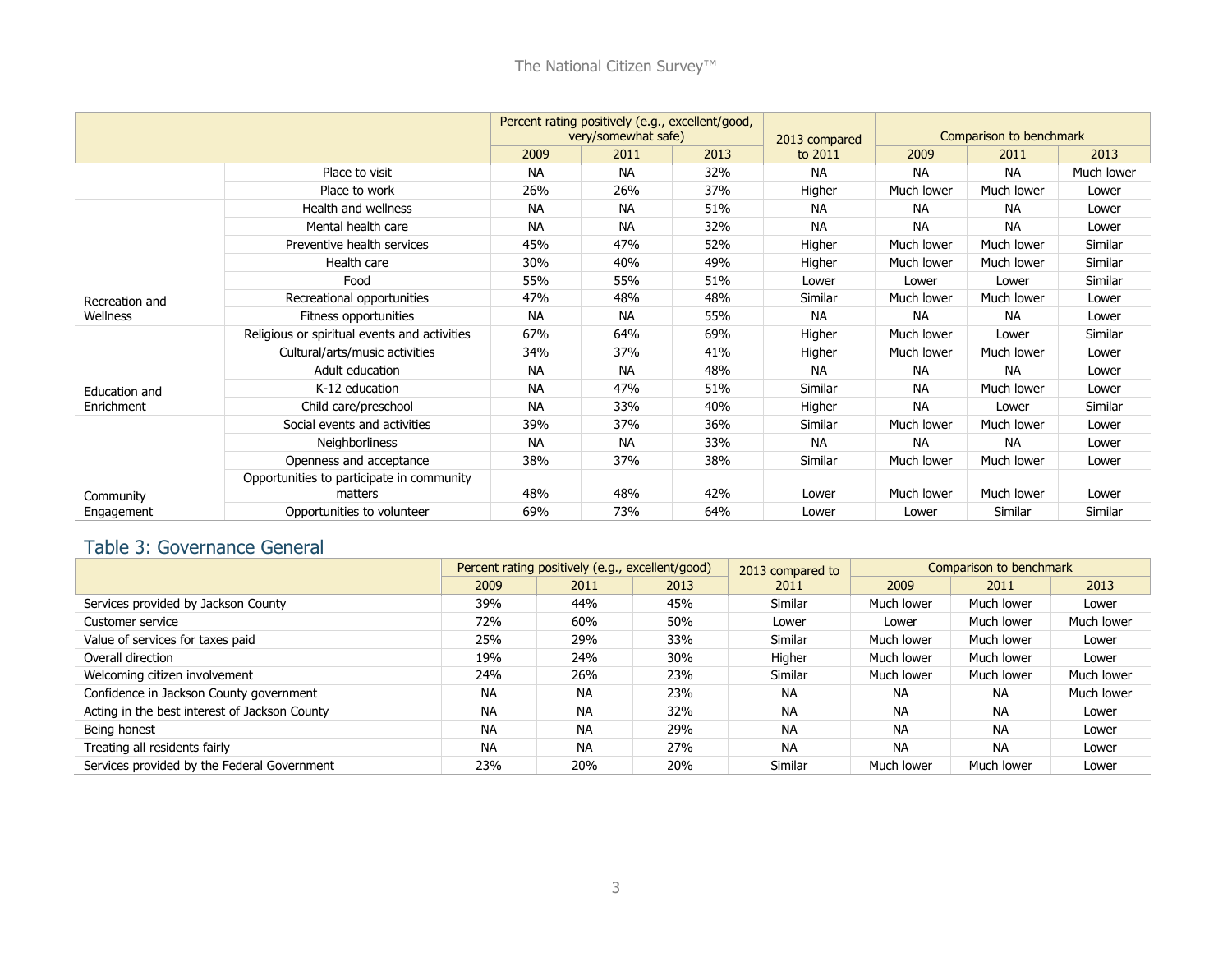#### Table 4: Governance by Facet

|                                 |                               | Percent rating positively (e.g., excellent/good) |           |      | Comparison to benchmark<br>2013 compared to |            |            |            |
|---------------------------------|-------------------------------|--------------------------------------------------|-----------|------|---------------------------------------------|------------|------------|------------|
|                                 |                               |                                                  | 2011      | 2013 | 2011                                        | 2009       | 2011       | 2013       |
|                                 | Police                        | 62%                                              | 66%       | 65%  | Similar                                     | Much lower | Much lower | Lower      |
|                                 | Fire                          | <b>NA</b>                                        | 76%       | 76%  | Similar                                     | <b>NA</b>  | Much lower | Lower      |
|                                 | Ambulance/EMS                 | <b>NA</b>                                        | 79%       | 79%  | Similar                                     | <b>NA</b>  | Much lower | Lower      |
|                                 | Crime prevention              | 41%                                              | 43%       | 40%  | Similar                                     | Much lower | Much lower | Lower      |
|                                 | Fire prevention               | <b>NA</b>                                        | 59%       | 58%  | Similar                                     | <b>NA</b>  | Much lower | Lower      |
|                                 | Animal control                | 32%                                              | 36%       | 31%  | Lower                                       | Much lower | Much lower | Lower      |
| Safety                          | Emergency preparedness        | 40%                                              | 44%       | 32%  | Lower                                       | Much lower | Much lower | Lower      |
|                                 | Traffic enforcement           | 53%                                              | 53%       | 50%  | Similar                                     | Much lower | Much lower | Similar    |
|                                 | Street repair                 | 12%                                              | 11%       | 7%   | Lower                                       | Much lower | Much lower | Much lower |
|                                 | Street cleaning               | <b>NA</b>                                        | <b>NA</b> | 20%  | <b>NA</b>                                   | <b>NA</b>  | <b>NA</b>  | Much lower |
|                                 | Street lighting               | <b>NA</b>                                        | <b>NA</b> | 35%  | <b>NA</b>                                   | <b>NA</b>  | <b>NA</b>  | Lower      |
|                                 | Snow removal                  | 38%                                              | 36%       | 36%  | Similar                                     | Much lower | Much lower | Lower      |
|                                 | Sidewalk maintenance          | <b>NA</b>                                        | <b>NA</b> | 26%  | <b>NA</b>                                   | <b>NA</b>  | <b>NA</b>  | Lower      |
|                                 | Traffic signal timing         | <b>NA</b>                                        | <b>NA</b> | 32%  | <b>NA</b>                                   | <b>NA</b>  | <b>NA</b>  | Lower      |
| Mobility                        | Bus or transit services       | 40%                                              | 47%       | 44%  | Similar                                     | Lower      | Similar    | Similar    |
|                                 | Garbage collection            | <b>NA</b>                                        | 75%       | 67%  | Lower                                       | <b>NA</b>  | Much lower | Lower      |
|                                 | Recycling                     | 56%                                              | 61%       | 45%  | Lower                                       | Much lower | Much lower | Much lower |
|                                 | Yard waste pick-up            | <b>NA</b>                                        | 38%       | 22%  | Lower                                       | <b>NA</b>  | Much lower | Much lower |
|                                 | Drinking water                | <b>NA</b>                                        | 57%       | 50%  | Lower                                       | <b>NA</b>  | Much lower | Lower      |
|                                 | Natural areas preservation    | <b>NA</b>                                        | 41%       | 40%  | Similar                                     | <b>NA</b>  | Much lower | Lower      |
| <b>Natural Environment</b>      | Open space                    | 46%                                              | 55%       | 45%  | Lower                                       | Much lower | Much lower | Lower      |
|                                 | Storm drainage                | 48%                                              | 49%       | 36%  | Lower                                       | Lower      | Much lower | Lower      |
|                                 | Sewer services                | <b>NA</b>                                        | 65%       | 55%  | Lower                                       | <b>NA</b>  | Lower      | Lower      |
|                                 | Power utility                 | <b>NA</b>                                        | 67%       | 56%  | Lower                                       | <b>NA</b>  | Much lower | Lower      |
|                                 | Utility billing               | <b>NA</b>                                        | <b>NA</b> | 50%  | <b>NA</b>                                   | <b>NA</b>  | <b>NA</b>  | Lower      |
|                                 | Land use, planning and zoning | <b>NA</b>                                        | 28%       | 20%  | Lower                                       | <b>NA</b>  | Much lower | Lower      |
|                                 | Code enforcement              | <b>NA</b>                                        | 19%       | 11%  | Lower                                       | <b>NA</b>  | Much lower | Much lower |
| <b>Built Environment</b>        | Cable television              | <b>NA</b>                                        | 47%       | 44%  | Similar                                     | <b>NA</b>  | Lower      | Lower      |
| Economy                         | Economic development          | 9%                                               | 15%       | 14%  | Similar                                     | Much lower | Much lower | Much lower |
|                                 | County parks                  | 78%                                              | 75%       | 65%  | Lower                                       | Lower      | Lower      | Lower      |
|                                 | Recreation programs           | 60%                                              | 60%       | 46%  | Lower                                       | Much lower | Much lower | Lower      |
|                                 | Recreation centers            | 54%                                              | 55%       | 45%  | Lower                                       | Much lower | Much lower | Lower      |
| Recreation and Wellness         | Health services               | 45%                                              | 49%       | 49%  | Similar                                     | Much lower | Much lower | Similar    |
|                                 | Special events                | <b>NA</b>                                        | <b>NA</b> | 40%  | <b>NA</b>                                   | <b>NA</b>  | <b>NA</b>  | Lower      |
| <b>Education and Enrichment</b> | <b>Public libraries</b>       | <b>NA</b>                                        | 75%       | 72%  | Similar                                     | <b>NA</b>  | Lower      | Similar    |
| Community Engagement            | Public information            | 35%                                              | 51%       | 44%  | Lower                                       | Much lower | Much lower | Lower      |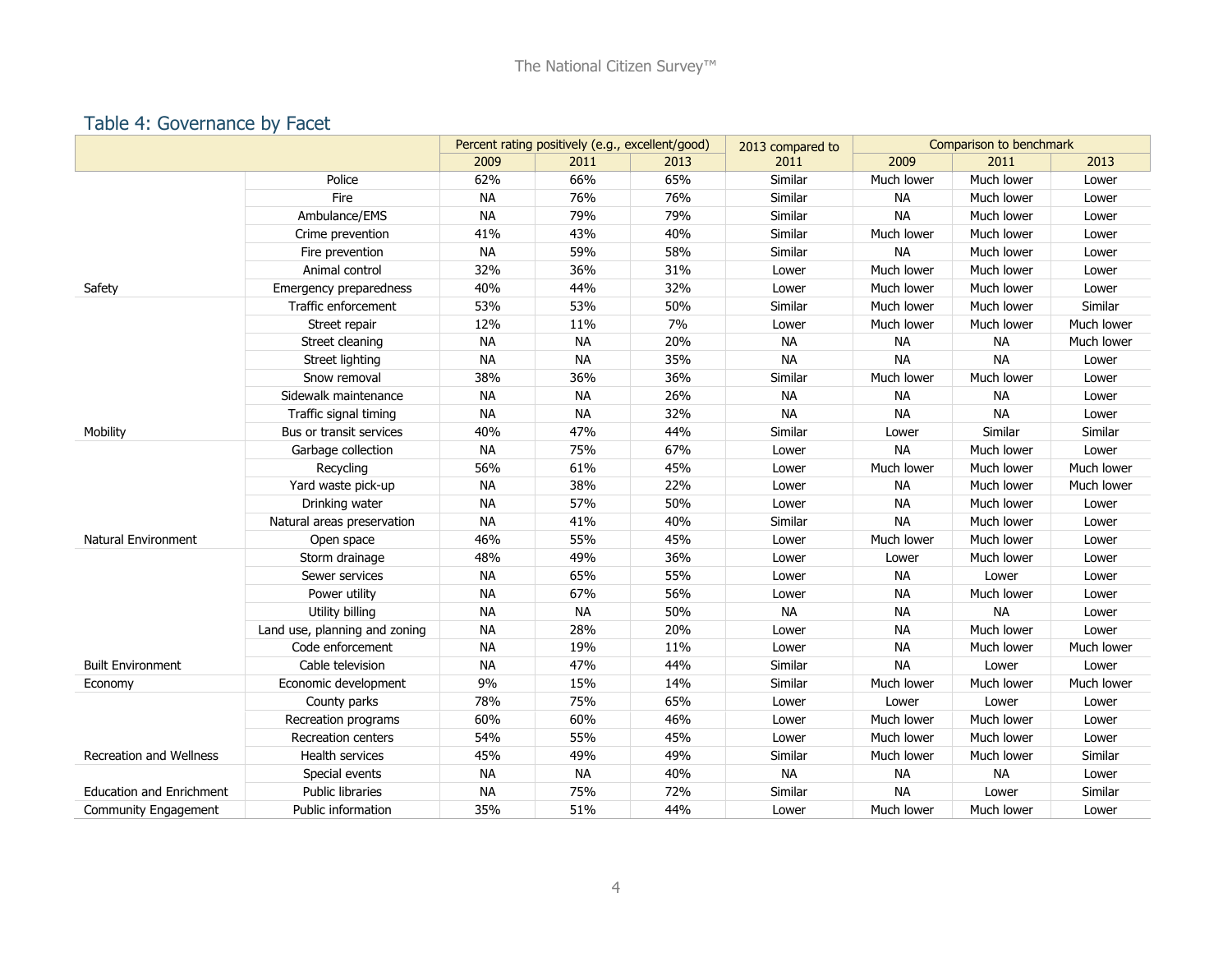### Table 5: Participation General

|                                    | Percent rating positively (e.g., always/sometimes,<br>more than once a month, yes) |      |      | 2013 compared | Comparison to benchmark |            |            |  |
|------------------------------------|------------------------------------------------------------------------------------|------|------|---------------|-------------------------|------------|------------|--|
|                                    | 2009                                                                               | 2011 | 2013 | to 2011       | 2009                    | 2011       | 2013       |  |
| Sense of community                 | 35%                                                                                | 35%  | 26%  | Lower         | Much lower              | Much lower | Much lower |  |
| Recommend Jackson County           | 46%                                                                                | 52%  | 66%  | Higher        | Much lower              | Much lower | Much lower |  |
| Remain in Jackson County           | 68%                                                                                | 75%  | 83%  | Higher        | Much lower              | Similar    | Similar    |  |
| Contacted Jackson County employees | 49%                                                                                | 40%  | 31%  | Lower         | Much lower              | Much lower | Lower      |  |

### Table 6: Participation by Facet

|                             |                                                           | Percent rating positively (e.g.,          |              |      |               |                         |             |         |  |
|-----------------------------|-----------------------------------------------------------|-------------------------------------------|--------------|------|---------------|-------------------------|-------------|---------|--|
|                             |                                                           | always/sometimes, more than once a month, |              |      |               |                         |             |         |  |
|                             |                                                           | 2009                                      | yes)<br>2011 | 2013 | 2013 compared | Comparison to benchmark |             |         |  |
|                             |                                                           |                                           |              |      | to 2011       | 2009                    | 2011        | 2013    |  |
|                             | Stocked supplies for an emergency                         | <b>NA</b>                                 | <b>NA</b>    | 38%  | <b>NA</b>     | <b>NA</b>               | <b>NA</b>   | Similar |  |
|                             | Did NOT report a crime                                    | <b>NA</b>                                 | <b>NA</b>    | 70%  | <b>NA</b>     | <b>NA</b>               | <b>NA</b>   | Similar |  |
| Safety                      | Was NOT the victim of a crime                             | 85%                                       | 87%          | 79%  | Lower         | Similar                 | Similar     | Similar |  |
|                             | Used public transportation instead of driving             | <b>NA</b>                                 | <b>NA</b>    | 13%  | <b>NA</b>     | <b>NA</b>               | <b>NA</b>   | Lower   |  |
|                             | Carpooled instead of driving alone                        | <b>NA</b>                                 | <b>NA</b>    | 46%  | <b>NA</b>     | <b>NA</b>               | <b>NA</b>   | Similar |  |
| Mobility                    | Walked or biked instead of driving                        | <b>NA</b>                                 | <b>NA</b>    | 41%  | <b>NA</b>     | <b>NA</b>               | <b>NA</b>   | Lower   |  |
|                             | Conserved water                                           | <b>NA</b>                                 | <b>NA</b>    | 70%  | <b>NA</b>     | <b>NA</b>               | <b>NA</b>   | Lower   |  |
|                             | Made home more energy efficient                           | <b>NA</b>                                 | <b>NA</b>    | 86%  | <b>NA</b>     | <b>NA</b>               | <b>NA</b>   | Similar |  |
| Natural Environment         | Recycled at home                                          | 72%                                       | 80%          | 74%  | Lower         | Much lower              | Similar     | Lower   |  |
|                             | Did NOT observe a code violation                          | <b>NA</b>                                 | <b>NA</b>    | 46%  | <b>NA</b>     | <b>NA</b>               | <b>NA</b>   | Similar |  |
| <b>Built Environment</b>    | NOT under housing cost stress                             | 68%                                       | 70%          | 73%  | Similar       | Higher                  | Much higher | Similar |  |
|                             | Purchased goods or services in Jackson County             | <b>NA</b>                                 | <b>NA</b>    | 98%  | <b>NA</b>     | <b>NA</b>               | <b>NA</b>   | Similar |  |
|                             | Economy will have positive impact on income               | 10%                                       | 13%          | 22%  | Higher        | Much lower              | Lower       | Similar |  |
| Economy                     | Work in Jackson County                                    | <b>NA</b>                                 | <b>NA</b>    | 49%  | <b>NA</b>     | <b>NA</b>               | <b>NA</b>   | Similar |  |
|                             | Used Jackson County recreation centers                    | 53%                                       | 50%          | 54%  | Similar       | Lower                   | Much lower  | Similar |  |
|                             | Visited a County park                                     | 86%                                       | 85%          | 75%  | Lower         | Similar                 | Similar     | Lower   |  |
|                             | Ate 5 portions of fruits and vegetables                   | <b>NA</b>                                 | <b>NA</b>    | 80%  | <b>NA</b>     | <b>NA</b>               | <b>NA</b>   | Similar |  |
|                             | Participated in moderate or vigorous physical<br>activity | <b>NA</b>                                 | <b>NA</b>    | 84%  | <b>NA</b>     | <b>NA</b>               | <b>NA</b>   | Similar |  |
| Recreation and              | In very good to excellent health                          | <b>NA</b>                                 | <b>NA</b>    | 56%  | <b>NA</b>     | <b>NA</b>               | <b>NA</b>   | Similar |  |
| Wellness                    | Used Jackson County public libraries                      | 69%                                       | 71%          | 61%  | Lower         | Similar                 | Similar     | Similar |  |
| Education and<br>Enrichment | Participated in religious or spiritual activities         | 57%                                       | 55%          | 55%  | Similar       | Higher                  | Higher      | Similar |  |
|                             | Attended a County-sponsored event                         | <b>NA</b>                                 | <b>NA</b>    | 46%  | <b>NA</b>     | <b>NA</b>               | <b>NA</b>   | Similar |  |
| Community                   | Campaigned for an issue, cause or candidate               | <b>NA</b>                                 | <b>NA</b>    | 28%  | <b>NA</b>     | <b>NA</b>               | <b>NA</b>   | Similar |  |
| Engagement                  | Contacted Jackson County elected officials                | <b>NA</b>                                 | <b>NA</b>    | 26%  | <b>NA</b>     | <b>NA</b>               | <b>NA</b>   | Similar |  |